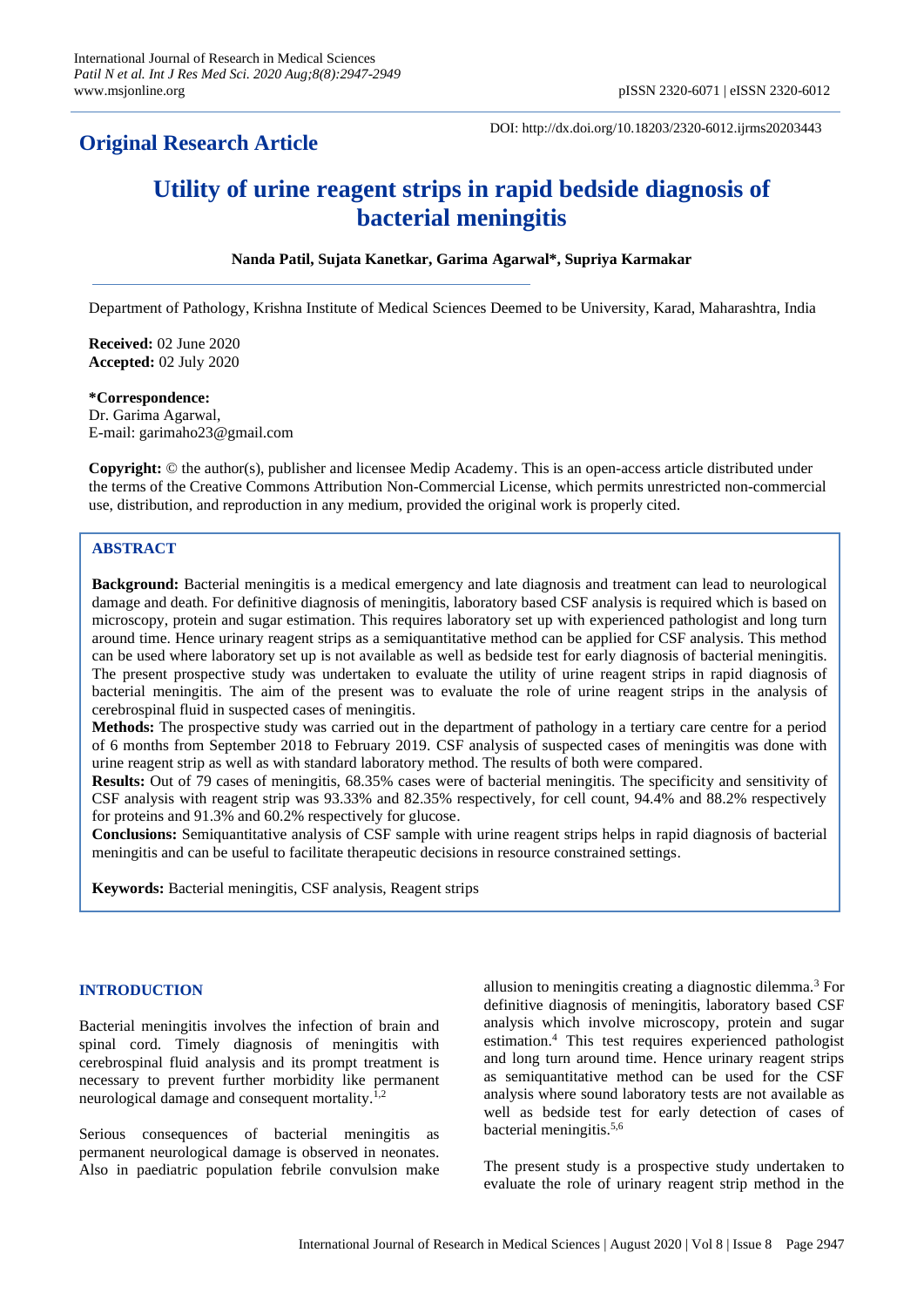analysis of CSF for rapid diagnosis of bacterial meningitis.

The aim of present study was to evaluate the role of urine reagent strips in cerebrospinal fluid analysis in suspected cases of meningitis.

## **METHODS**

The prospective study was conducted in the department of Pathology at a medical college and tertiary care hospital for a period of 6 months from September 2018 to February 2019. Ethical clearance was taken from an institutional ethical committee.

#### *Inclusion criteria*

All CSF samples from suspected cases of meningitis from September 2018 to February 2019 were included in the study. Demographic profiles such as age and sex were recorded. Both the definitive test and index test were carried out.

# *Exclusion criteria*

Haemorrhagic samples and samples received after an hour of tap were excluded.

#### *Definitive test*

Leucocytes count was carried out using Neubauer's chamber. The differential count was done using smears prepared from centrifuged CSF sample stained with Leishman stain. Proteins and sugar estimation values were obtained using automated analyser.

# *Index test*

Urit 14 G urinary reagent strip was used for semiquantitative analysis of test samples. Using micropipette 2-3 drops of undiluted CSf sample was added to leucocyte, nitrite, protein and sugar and the colour change was recorded.

Urit 14 G reagent strip is designed to detect the range of leucocyte from 15 to >500 cells/ul. It detects leucocytes by estimation of leucocyte esterase.

Depending on the colour changes leucocytes are graded as negative, of  $>15$  neutrophils/ul, trace for  $15 - 69$ cells/ul,  $1+$  for  $70 - 124$  cells/ul,  $2+$  for  $125 - 499$ cells/ul, 3+ for >500 cells/ul.

The reagent strip detects proteins in the range of 30 mg/dl to 500 mg/dl. The observations for protein include no colour if proteins are  $\langle 30 \text{ mg/dl}, 1+\text{if it is between } 30 \text{ to }$ 100 mg/dl, 2+ in the range of 100 to 350 mg/dl and  $3+$  if >300 mg/dl. For glucose the observation is no colour for glucose level  $\langle 50 \text{ mg/dl} \rangle$ , trace for  $50 - 100 \text{ mg/dl}$ , 1+ for 100 to 250 mg/dl, 2+ for 250 to 500 mg/dl and 3+ for >500 mg/dl. The result of index test were compared with those of definitive test and the sensitivity, specificity, positive predictive value and negative predictive value were determined.

# **RESULTS**

We received total 231 cases of suspected meningitis out of which 79 cases (34%) proved to be of meningitis. Out of these 79 cases, 54 cases i.e 68.35% were of bacterial meningitis. The age group of these cases ranged from 3 days to 80 yrs.

| Age group      | <b>No. of cases</b> | Percentage (%) |
|----------------|---------------------|----------------|
| $0 - 10$ yrs.  | 20                  | 25.3           |
| $11 - 20$ yrs. | 06                  | 9.6            |
| $21 - 30$ yrs. | 11                  | 13.9           |
| $31 - 40$ yrs. | 11                  | 13.9           |
| $41 - 50$ yrs. | 15                  | 18.9           |
| $51 - 60$ yrs. | 10                  | 12.66          |
| $61 - 70$ yrs. | 02                  | 2.53           |
| $71 - 80$ yrs. | 04                  | 5.1            |
| Total          | 79                  | 100            |

#### **Table 1: Age distribution of cases.**

There are 56 cases (70.88%) were adults while 29.11% i.e. 23 cases were in the paediatric age group among which 4 cases were neonates. Three cardinal parameters including leucocytes, proteins and glucose test of the reagent strip were compared with the results of definitive test.

The specificity and sensitivity for leucocytes by the strip method for >15 cells/cumm were 93.33% and 82.35% respectively. PPV was 93.33 while NPV was 82.35. The reagent strip test had a specificity of 94.4% and sensitivity of 88.2% for proteins. Level >15 mg/dl which increased with higher cut off detection of 2+. For sugar taking 50 mg as cut off. Specificity was 91.3% and sensitivity was 60.2%. Also the reagent strip when applied for patients with suspected meningitis which turned normal with standard test revealed similar results and no false positive observation

#### **DISCUSSION**

Urinary reagent strips can be easily applied for semiquantitative analysis of CSF for cell count and chemistry and it is less time consuming than the standard methods applied in todays practice. <sup>7</sup> Bacterial meningitis is more common than viral meningitis. Although bacterial meningitis is seen in all age groups, paediatric age group is more vulnerable as observed in the present study. Similar observation is made by other authors.<sup>3</sup> Delay in the treatment in such cases can result in high fatality as well as neurological sequelae. Hence rapid diagnosis of meningitis with the help of semiquantitative CSF analysis with urine reagent strip will be of great help. In the